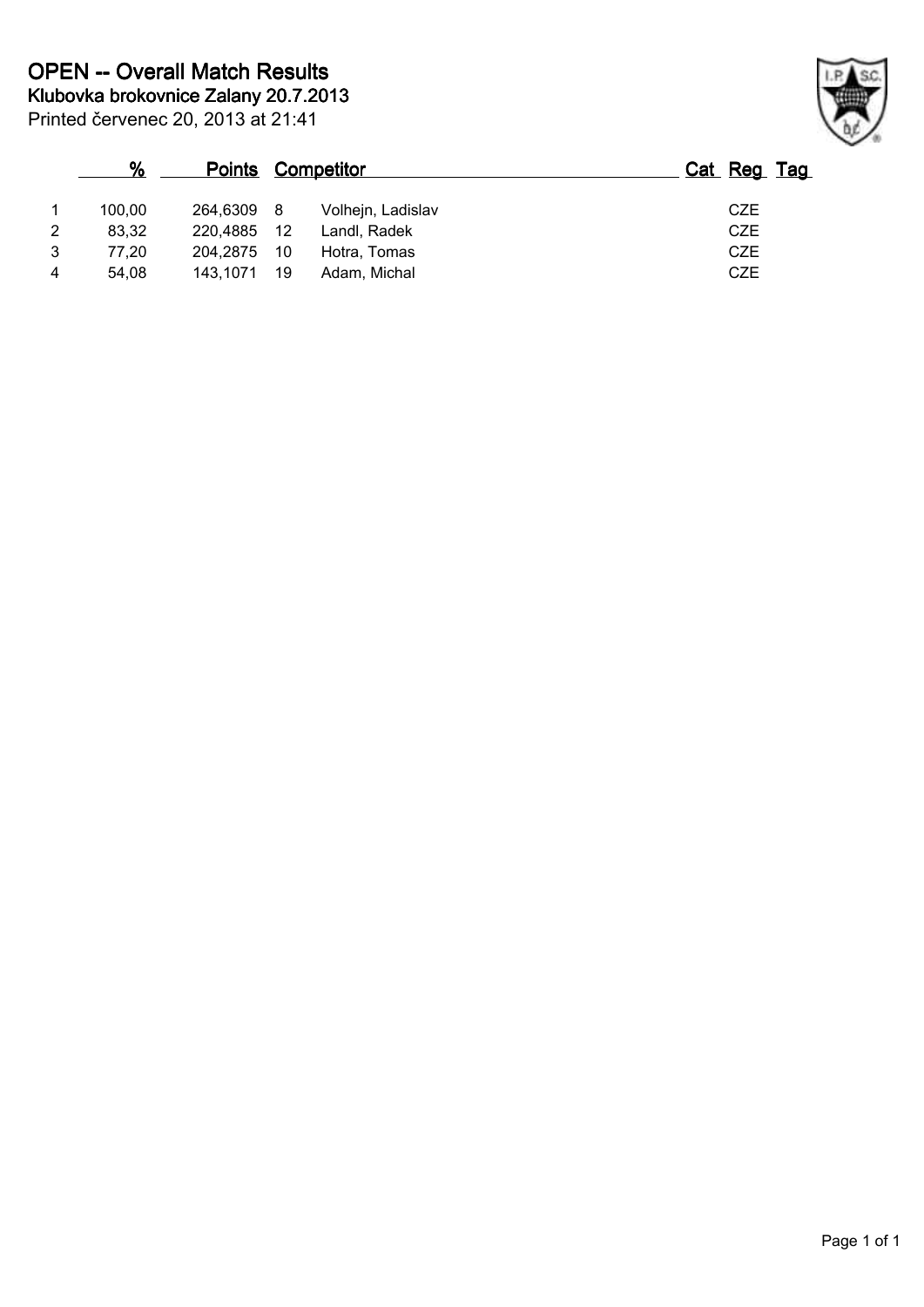| %              |        |          |     | <b>Points Competitor</b> | Cat Reg Tag |  |
|----------------|--------|----------|-----|--------------------------|-------------|--|
| $\mathbf{1}$   | 100.00 | 250.9404 |     | Smid, Martin             | <b>CZE</b>  |  |
| 2              | 97.04  | 243.5007 | 16  | Rehak, Michael           | <b>CZE</b>  |  |
| 3              | 82,10  | 206.0322 | -17 | Caprata, Jaroslav        | <b>CZE</b>  |  |
| $\overline{4}$ | 29.39  | 73,7505  | 4   | Janouch, Pavel           | <b>CZE</b>  |  |

Printed červenec 20, 2013 at 21:41